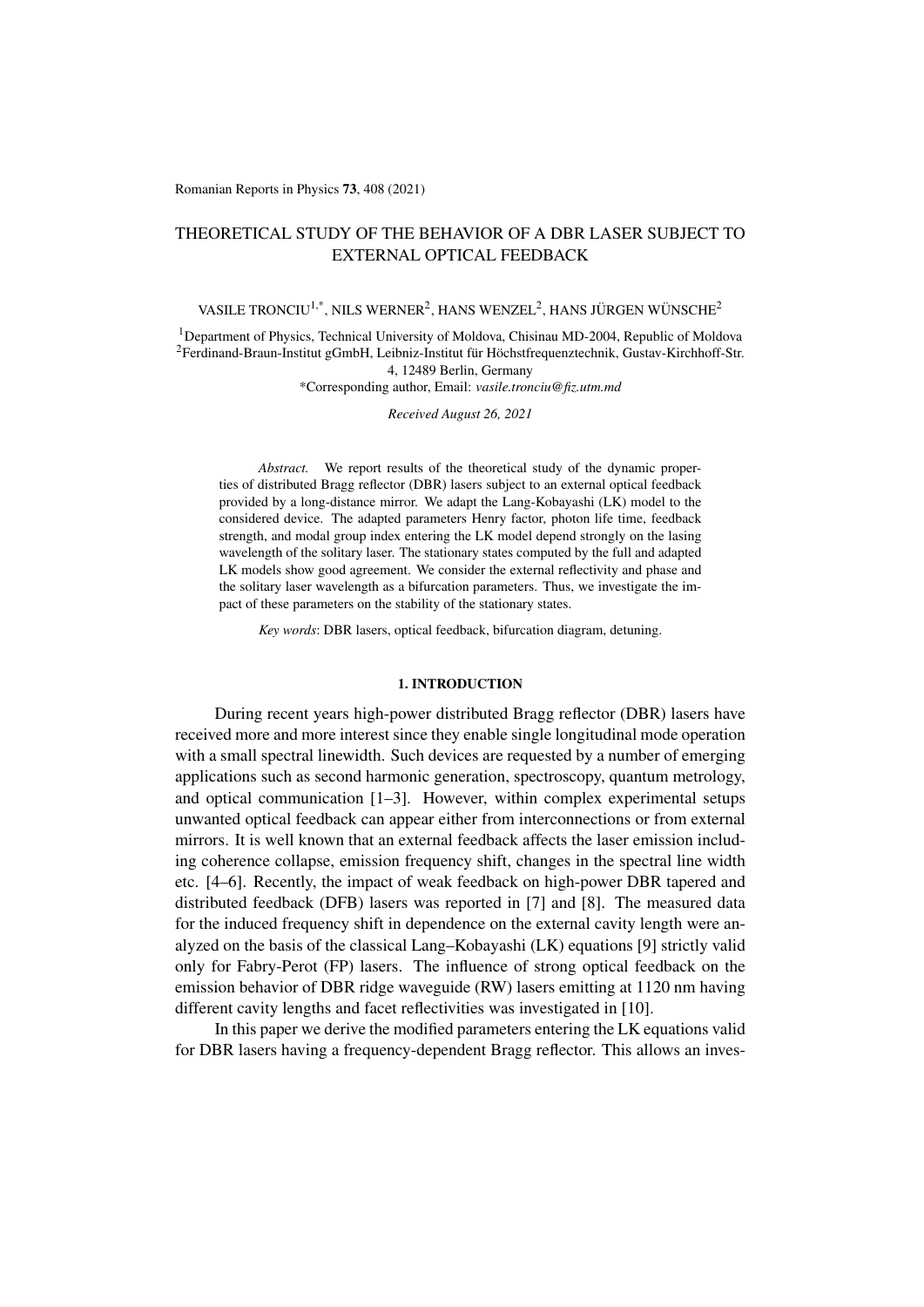| Article no. 408 | Vasile Tronciu et al.                                                                  |  |  |
|-----------------|----------------------------------------------------------------------------------------|--|--|
|                 |                                                                                        |  |  |
|                 | tigation of the influence of internal parameters such as the sectional lengths and the |  |  |

detuning with respect to the Bragg wavelength on the behavior of the DBR laser subject to weak external feedback. The configuration considered is shown in Fig. [1a](#page-2-0). The emission from the facet of the active section of the DBR laser at  $z = 0$  is injected to a simple mirror with constant power reflectivity R and phase  $\varphi$  in a distance L from the facet and fed back from there. Figure [1b](#page-2-0) shows the spectrum of the intensity reflectivity of the Bragg grating for the set of parameters shown in Table 1.

| Parameters of the standard configuration |                               |          |                                |  |
|------------------------------------------|-------------------------------|----------|--------------------------------|--|
| Symbol                                   | Description                   | Unit     | Value                          |  |
|                                          | solitary laser:               |          |                                |  |
| $\lambda_{\rm l}$                        | laser wavelength              | m        | $1.12 \cdot 10^{-6}$           |  |
| $n_{\rm g}$                              | group refractive index        |          | 3.6                            |  |
|                                          | <b>DBR</b> section:           |          |                                |  |
| $L_{\kappa}$                             | length                        | m        | $1 \cdot 10^{-3}$              |  |
| $\alpha_{\kappa}$                        | optical waveguide losses      | $m^{-1}$ | 200                            |  |
| $\lambda_{\kappa}$                       | central wavelength            | m        | $1.12 \cdot 10^{-6}$           |  |
| $\kappa$                                 | coupling coefficient          | $m^{-1}$ | $7.5 \cdot 10^{2}$             |  |
| $\phi_{\kappa}$                          | phase of coupling coefficient |          | $\Omega$                       |  |
|                                          | facet reflectivity            |          | $\overline{0}$                 |  |
|                                          | active section:               |          |                                |  |
| $L_a$                                    | length                        | m        | $(0.5, 1, 2, 3) \cdot 10^{-3}$ |  |
| $\beta_0$                                | wavevector                    | $m^{-1}$ | $\Omega$                       |  |
| $\Delta n_{\text{eff}}$                  | index detuning                |          | $-2.1798 \cdot 10^{-4}$        |  |
| $\alpha_a$                               | optical waveguide loss        | $m^{-1}$ | 200                            |  |
| $\alpha$ H                               | Henry factor                  |          | 1.2                            |  |
| $R_a$                                    | facet reflectivity            |          | 0.1                            |  |
| $\varphi_r$                              | phase shift                   | rad      | $\overline{0}$                 |  |
| $\varphi_t$                              | phase shift                   | rad      | $\theta$                       |  |
| $\tau_N$                                 | effective carrier lifetime    | S        | $1.67 \cdot 10^{-9}$           |  |
|                                          | feedback part:                |          |                                |  |
| L                                        | optical length                | m        | 0.6                            |  |
| $\boldsymbol{R}$                         | reflectivity                  |          | $10^{-6} \dots 10^{-3}$        |  |
| $\varphi$                                | round-trip phase shift        | rad      | $-\pi \dots \pi$               |  |

The paper is structured as follows. In Sec. 2 the theoretical model is described. The dynamical equations of the adjusted LK model for DBR lasers with feedback are derived in Sec. 3. In Sec. 4 the stationary states computed with the LK model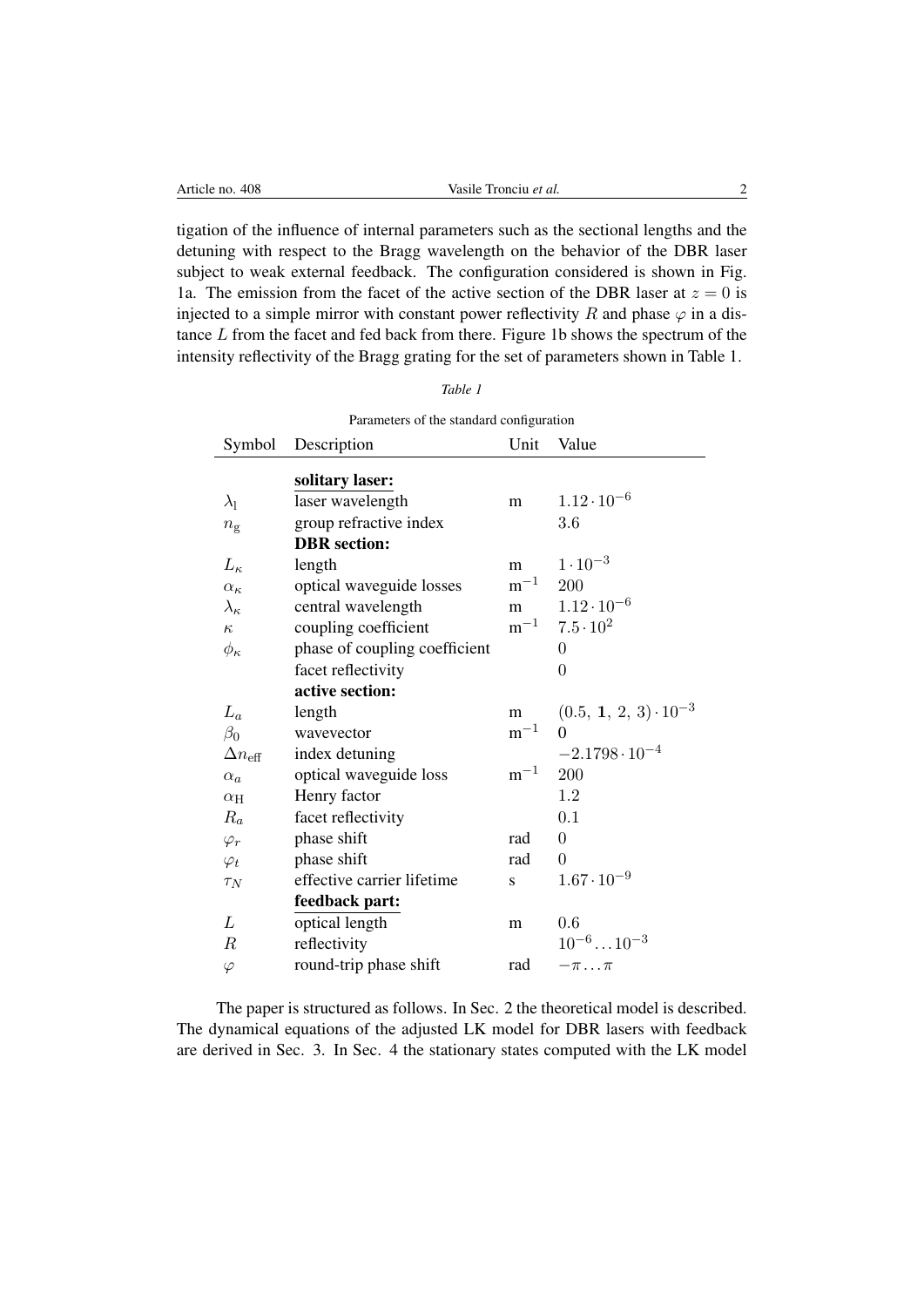

Fig. 1 – (Color online) a) Scheme of the setup, b) power reflection spectrum of the Bragg reflector of the laser.

and the full model are compared. An analysis of the stability of the stationary states is presented in Sec. 5. Finally, summary and conclusions are given in Sec. 6.

# <span id="page-2-1"></span><span id="page-2-0"></span>2. MODEL AND EQUATIONS

Under continuous wave (CW) operation, the carrier densities as well as the optical power in the DBR laser are constant in time. Within the whole laser, two counter propagating waves of the following form are circulating

$$
E(z,t) = \left[ E^+(z,t,\omega_s) e^{-i\beta_0 z} + E^-(z,t,\omega_s) e^{i\beta_0 z} \right] e^{i\omega_s t},\tag{1}
$$

where  $\beta_0 = n\pi/\Lambda$  with order n and period  $\Lambda$  of the grating in the DBR.

In a stationary state, the laser emits and receives back monochromatic light of frequency  $\omega_s$  with the respective constant in time amplitudes  $E^+(\omega_s) \equiv E^+(0, t, \omega_s)$ and  $E^{-}(\omega_s) \equiv E^{-}(0, t, \omega_s)$ , measured at a reference plane  $z = 0$  just outside the laser facet. The two amplitudes are related to each other by

$$
E^{-}(\omega_{\rm s}) = r_{\rm f}(\omega_{s})E^{+}(\omega_{\rm s}) \text{ and } E^{+}(\omega_{\rm s}) = r_{\rm l}(\omega_{\rm s}, g_{s})E^{-}(\omega_{\rm s}), \tag{2}
$$

where  $r_f(\omega_s)$  is the full reflectivity of the whole feedback arm seen from left at  $z = 0$ . Likewise,  $r_1(\omega_s, g_s)$  denotes the full reflectivity of the DBR laser (active + DBR sections) for light coming from the reference plane at frequency  $\omega_s$  and gain  $g_s$  of the stationary state. Note that our reference plane is located outside of the laser. Nonzero amplitudes require the validity of the round-trip condition

<span id="page-2-2"></span>
$$
r_{\mathbf{f}}(\omega_s) = q(\omega_s, g_s), \quad \text{with} \quad q(\omega_s, g_s) := r_1^{-1}(\omega_s, g_s), \tag{3}
$$

which solution yields  $\omega_s$  and  $g_s$  of the stationary state. Without feedback, q must become zero.

In the next step we construct the reflectivities entering [\(2\)](#page-2-1). The reflectivity from the right hand side of a grating is [\[11\]](#page-11-8)

$$
r_{\kappa} = \frac{-i\kappa^{+} \frac{\sin(\gamma L_{\kappa})}{\gamma}}{\cos(\gamma L_{\kappa}) + i\Delta\beta \frac{\sin(\gamma L_{\kappa})}{\gamma}} \quad \text{with} \quad \gamma = \sqrt{(\Delta\beta_{\kappa})^{2} - \kappa^{+}\kappa^{-}}, \tag{4}
$$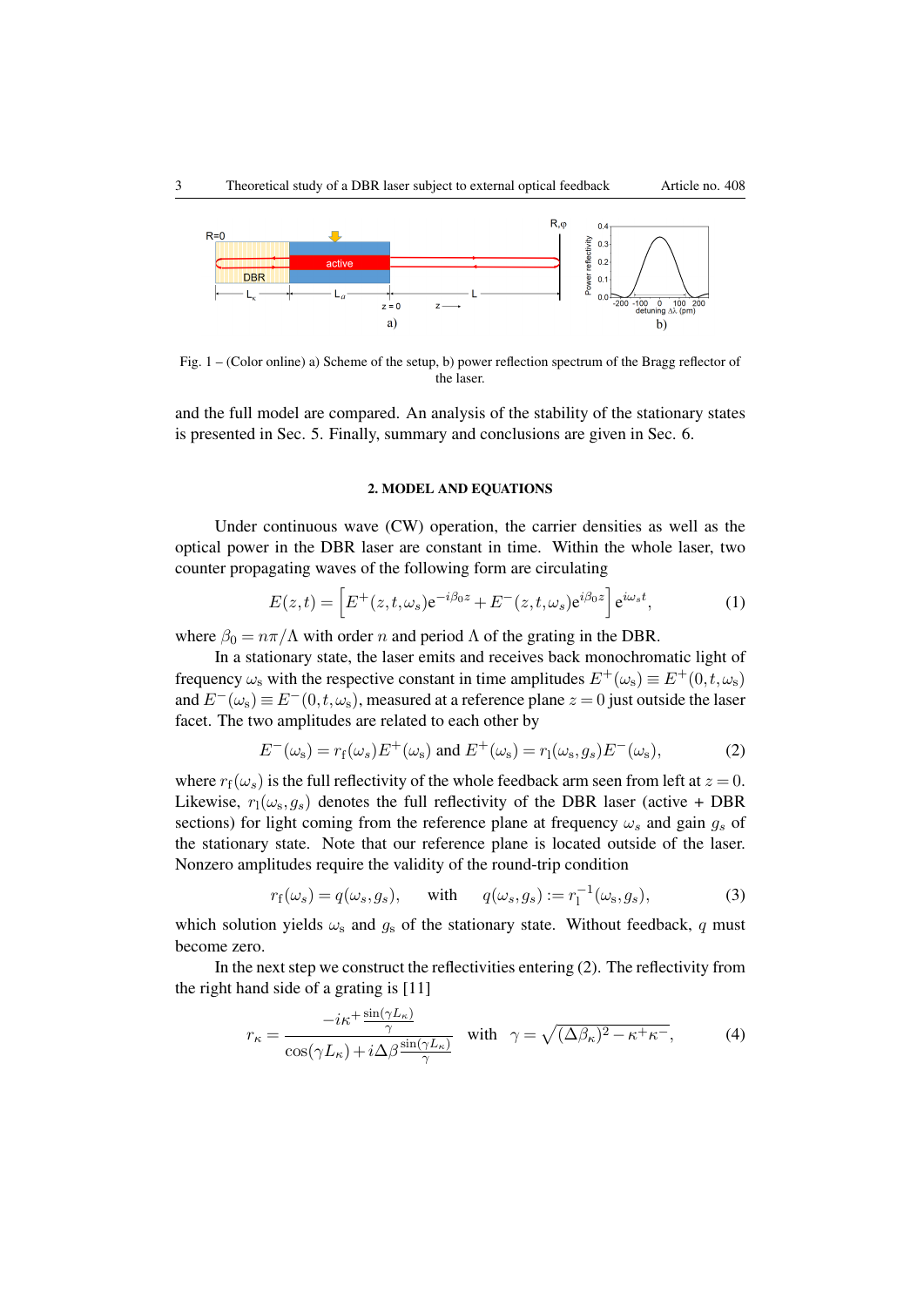where  $L_{\kappa}$  is the length of the grating and

$$
\Delta \beta_{\kappa}(\lambda) = \beta_{\kappa}(\lambda) - \beta_0, \quad \beta_{\kappa} = \frac{2\pi}{\lambda} n_{\kappa}(\lambda) - \frac{i}{2} \alpha_{\kappa}, \quad \kappa^{\pm} = \kappa e^{\mp 2\pi i \varphi_{\kappa}}.
$$
 (5)

Here  $\kappa$  is the coupling coefficient of the grating,  $n_{\kappa}$  is the modal index of the internal waveguide,  $\alpha_{\kappa}$  is the background absorption coefficient of the guided waves in the grating section, and  $\varphi_{\kappa}$  is a phase shift depending on the relative position of the grating with respect to the right facet of the DBR. We introduce the so-called Bragg wavelength  $\lambda_{\kappa}$  at the maximum of the reflection spectrum of the grating (center of the stop band) where

$$
\operatorname{Re}\{\beta_{\kappa}(\lambda_{\kappa})\} = \beta_0 \tag{6}
$$

holds. Our DBR is relatively long and has a small  $\kappa$ . Hence, the width of its dominating reflection spectrum (stop band) - where the lasing modes are residing - is small. Within its range we can use the linearization

$$
\beta_{\kappa}(\lambda) = \beta_0 - \frac{i}{2}\alpha_{\kappa} - \frac{2\pi}{\lambda_{\kappa}^2}n_{\mathbf{g}}\Delta\lambda
$$
\n(7)

where  $n_q$  is the modal group index in both DBR and active sections and  $\Delta\lambda = \lambda - \lambda_{\kappa}$ is the wavelength relative to the Bragg wavelength. For transforming to the LK equations, it is better to use circular frequencies instead of wavelengths. The central frequency is  $\omega_{\kappa} = 2\pi c/\lambda_{\kappa}$  and the relative frequency is  $\Delta \omega = -\omega_{\kappa} \Delta \lambda / \lambda_{\kappa}$ . With these quantities we have

$$
\beta_{\kappa}(\omega) = \beta_0 - \frac{i}{2}\alpha_{\kappa} + \frac{\Delta\omega}{v_{\rm g}},\tag{8}
$$

where the modal group velocity is  $v_g = c/n_g$ .

Now we introduce the round-trip propagator of the active section  $\mathcal{P}(\omega, g) =$  $r_{\kappa}(\omega)r_+\exp[-2i\beta_a(\omega,g)L_a]$  and the reflectivities of the facet at the active section  $r_{\pm} = \sqrt{R_a}e^{-i\varphi_{\pm}}$  with  $\varphi_{+} = \pi + \varphi_{\rm r}$  and  $\varphi_{-} = -\varphi_{\rm r} + 2\varphi_{\rm t}$  [\[12,](#page-11-9) [13\]](#page-11-10). They agree with the slowly-varying-amplitude reflectivites because we set  $z = 0$  at this facet.  $R_a$  is the corresponding power reflectivity. The propagation constant of the active section is modeled as

$$
\beta_a(\omega, g) = \beta_0 + \frac{2\pi}{\lambda_\kappa} \Delta n_{\text{eff}} - \frac{i}{2}\alpha_a + (1 + i\alpha_{\text{H}})\frac{i}{2}g + \frac{\Delta\omega}{v_g}.
$$
 (9)

The possible index detuning  $\Delta n_{\text{eff}}$  between active and DBR sections may be due to current induced heating of the active section.  $\alpha_{a,H}$  is the Henry-factor of the active waveguide. g is the modal gain, and  $\alpha_a$  is the background absorption in the active section. The right hand side (rhs) of [\(3\)](#page-2-2) reads then

$$
q(\omega, g) = \left(\frac{R_a}{r}\right) \frac{1 - \mathcal{P}(\omega, g)}{R_a - \mathcal{P}(\omega, g)}.
$$
\n(10)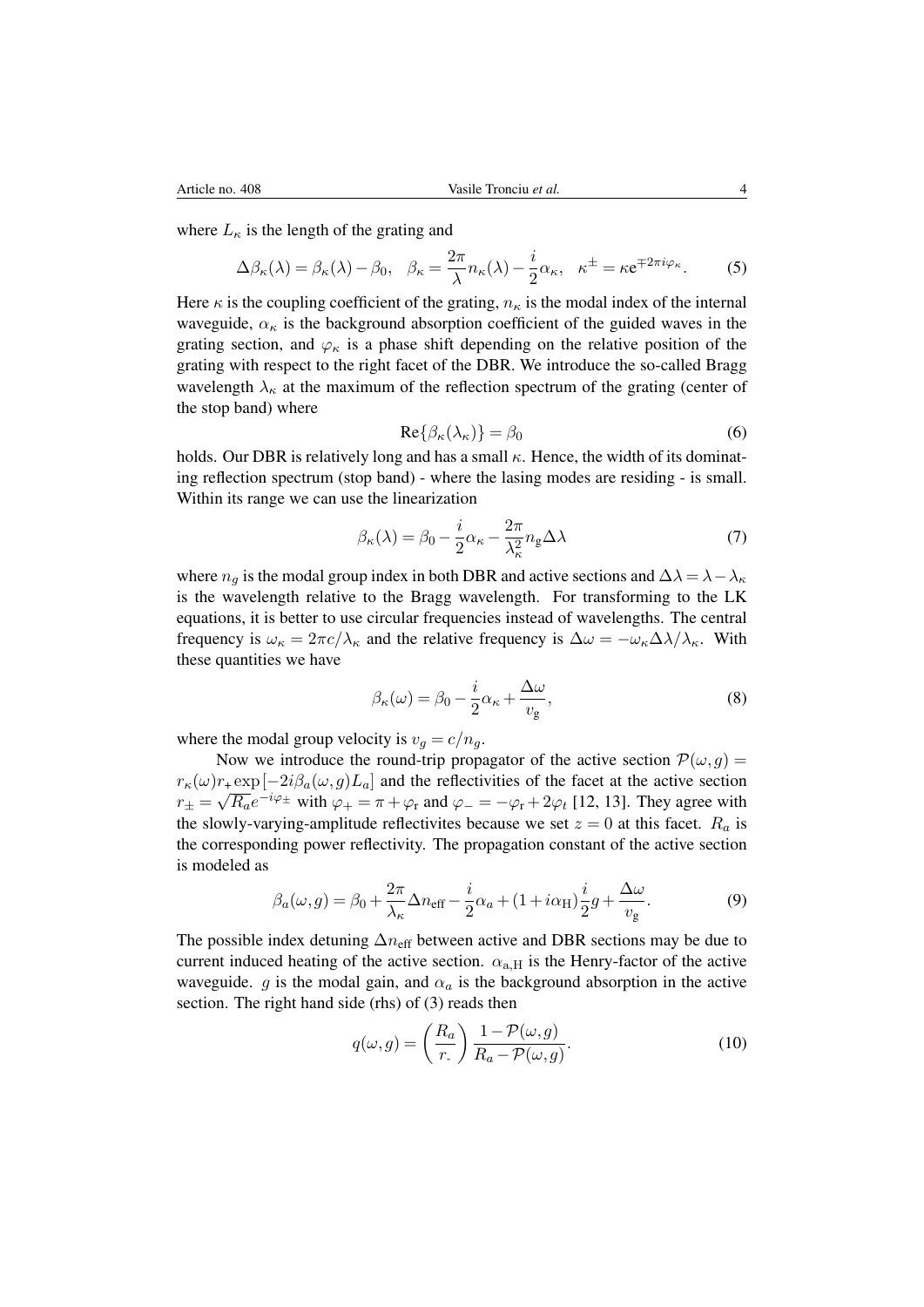Without feedback  $\mathcal{P}(\omega_l, g_l) = 1$  must hold. Here, the frequency  $\omega_l$  of the solitary laser is treated as a parameter, which is moved across the stop band of the DBR section. The solution of  $|\mathcal{P}(\omega_l, g_l)| = 1$  yields the threshold condition

$$
g_l = \alpha_a - \frac{1}{L_a} \ln(|r_\kappa(\omega_l)| \sqrt{R_a}). \tag{11}
$$

Lasing at  $\omega_l$  requires also that  $\arg P(\omega_l, g_l)$  is an integer multiple of  $2\pi$ . For a given laser, this selects a countable set of frequencies, the longitudinal modes, which have to be determined by iterations. In our case of a given  $\omega_l$ , this phase condition selects a countable set of different lasers, namely those fulfilling

$$
\left[ \left( \frac{4\pi}{\lambda_{\kappa}} \Delta n_{\rm eff} - \alpha_{\rm H} g_l + \frac{2\Delta \omega_l}{v_g} + \frac{2\pi}{\Lambda} \right) L_a - \arg(r_{\kappa}(\omega_l) r_+) \right] \mod 2\pi = 0. \quad (12)
$$

So, by setting  $\omega_l$ , we can determine the corresponding threshold gain  $g_l$  and a related index detuning  $\Delta n_{\text{eff}}$  analytically with no iterations.

The reflectivity of the feedback part has the simple form

$$
r_f(\omega) = \sqrt{R}e^{-i(\varphi + \omega \tau)}.
$$
 (13)

The  $\varphi$  contains a possible phase shift of the external mirror and also all phase shifts due to the coupling optics within the feedback path. Accordingly does the delay  $\tau$ and the reflectivity  $R$  of the feedback arm. In the next Section we analyze the stability of CW operation in the framework of the LK equations, which are restricted to weak feedback. In this case,  $q(\omega_s, g_s)$  remains close to its zero at  $\omega_s = \omega_l$ ,  $g_s = g_l$  and can be linearized. Before doing that, it is useful to insert the derived expressions and to multiply the round-trip condition [\(3\)](#page-2-2) with  $r_{\perp}/R_a = e^{i \arg(r_{\perp})}/\sqrt{R_a}$ , yielding

$$
\sqrt{R/R_a}e^{-i(\varphi + \omega_s \tau - \arg(r.))} = \tilde{q}(\omega_s, g_s),\tag{14}
$$

<span id="page-4-1"></span><span id="page-4-0"></span>with 
$$
\tilde{q}(\omega_s, g_s) = \frac{1 - \mathcal{P}(\omega_s, g_s)}{R_a - \mathcal{P}(\omega_s, g_s)}
$$
 (15)

Now the phase of r. belongs to the feedback arm. Since  $\tilde{q}$  vanishes at the chosen longitudinal mode, the linearization is

$$
\tilde{q}(\omega, g) = \partial_{\omega}\tilde{q} \cdot (\omega - \omega_l) + \partial_g \tilde{q} \cdot (g - g_l),\tag{16}
$$

where  $\partial_{\omega}$  and  $\partial_{g}$  means the partial derivative. Inserting [\(16\)](#page-4-0) into the round-trip con-dition [\(14\)](#page-4-1) and dividing by  $-i\partial_{\omega}\tilde{q}$  yields

$$
i(\omega_{\rm s} - \omega_{\rm l}) - \frac{\tilde{v}_{\rm g}}{2}(1 + i\tilde{\alpha}_{\rm H})(g_{\rm s} - g_{\rm l}) = \eta e^{-i\phi} Q(\omega_s),\tag{17}
$$

$$
\tilde{v}_g = 2\mathrm{Im}(\partial_g \tilde{q}/\partial_\omega \tilde{q}), \quad \tilde{\alpha}_{\mathrm{H}} = -\frac{\mathrm{Re}(\partial_g \tilde{q}/\partial_\omega \tilde{q})}{\mathrm{Im}(\partial_g \tilde{q}/\partial_\omega \tilde{q})},\tag{18}
$$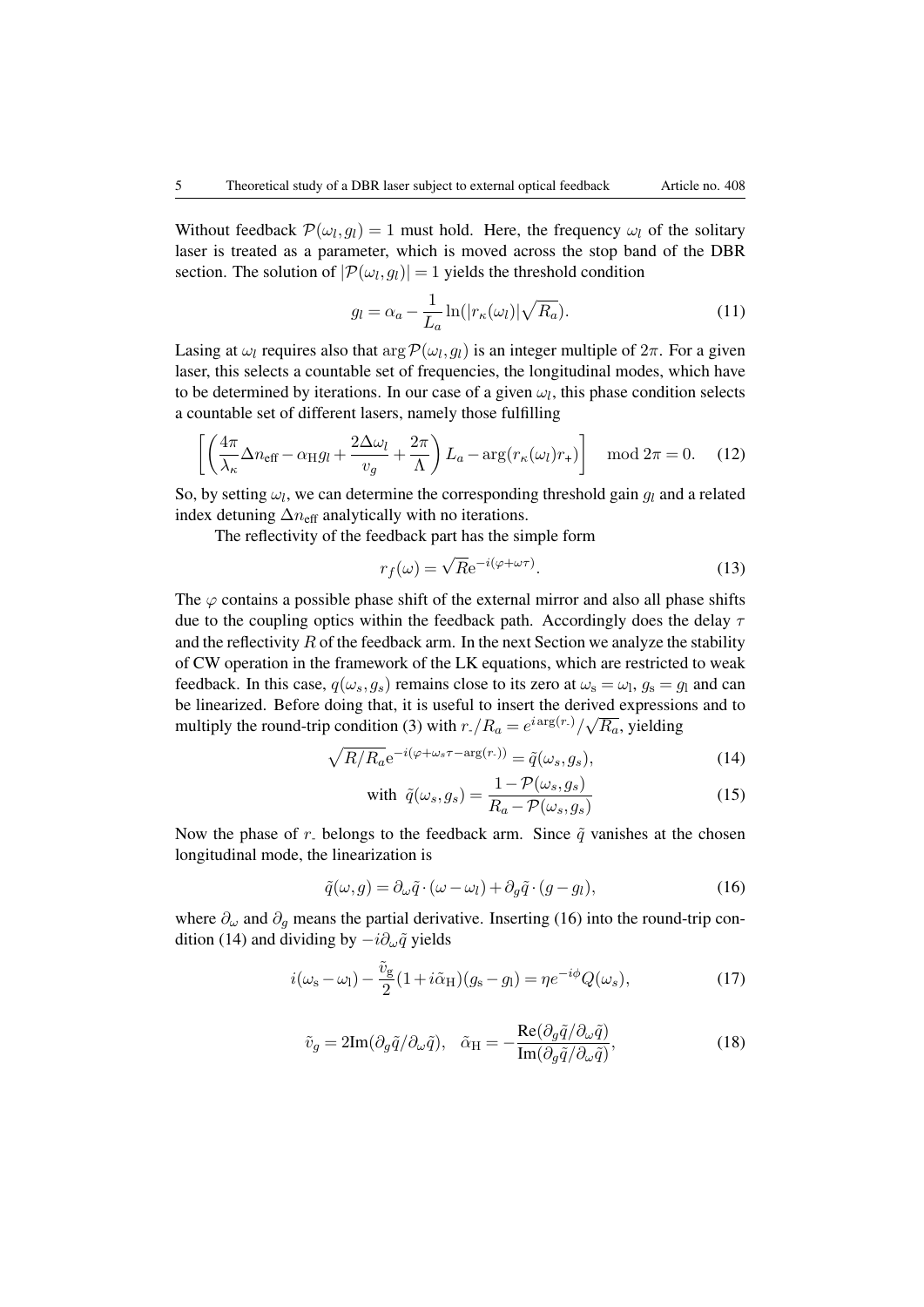

<span id="page-5-0"></span>Fig. 2 – (Color online) The dependence of scaled parameters entering the LK equations on the detuning of the mode of the solitary laser: a) Henry factor  $\tilde{\alpha}_H$ , b) photon life time  $\tilde{\tau}_p$ , c) feedback strength  $\tilde{\eta}$ , and d) group index  $\tilde{n}_{g}$ . Solid lines: DBR laser, dotted lines: FP laser (see text).

and the rescaled feedback parameters

$$
\tilde{\eta} = \frac{\sqrt{R/R_a}}{|\partial_{\omega_s}\tilde{q}|},\tag{19}
$$

$$
\phi = \varphi + \arg(\partial_{\omega_s}\tilde{q}) - \frac{\pi}{2} - \arg(r_-),\tag{20}
$$

$$
Q(\omega_s) = e^{-i\omega_s \tau}, \tau = 2L/c.
$$
\n(21)

The rescaled photon life time is  $\tilde{\tau}_\mathrm{p} = (\tilde{v}_\mathrm{g} g_\mathrm{l})^{-1}$ . The rescaled parameters distinguished with a tilde depend on the relative wavelength  $\Delta \lambda_l = \lambda_l - \lambda_k$ , the so called detuning of the solitary laser wavelength. On the other hand, these parameters also depend on the structural parameters such as coupling coefficient, length of DBR, active sections etc.

Let us consider what is predicted to happen, when we vary the solitary mode detuning and calculate  $\tilde{\alpha}_H$ ,  $\tilde{\tau}_p$ ,  $\tilde{\eta}$ , and  $\tilde{n}_g = c/\tilde{v}_g$ . The results are shown in Fig. 2 for different lengths  $L_a$  of the active section. The dotted lines are the results for a FP laser where the DBR is replaced by a mirror a  $z = -L_a$ . The mirror has a frequency-independent reflectivity which value is given by the peak reflectivity of the Bragg reflector of 0.34 (see Fig. 1b). The shorter the length of the active section, the larger the deviation to the dotted lines and the larger is the variation across the stop band. A large variation can be observed for the rescaled Henry  $\alpha$ -factor  $\tilde{\alpha}_H$ . It is well-known that a higher Henry factor results in a more unstable behavior. It can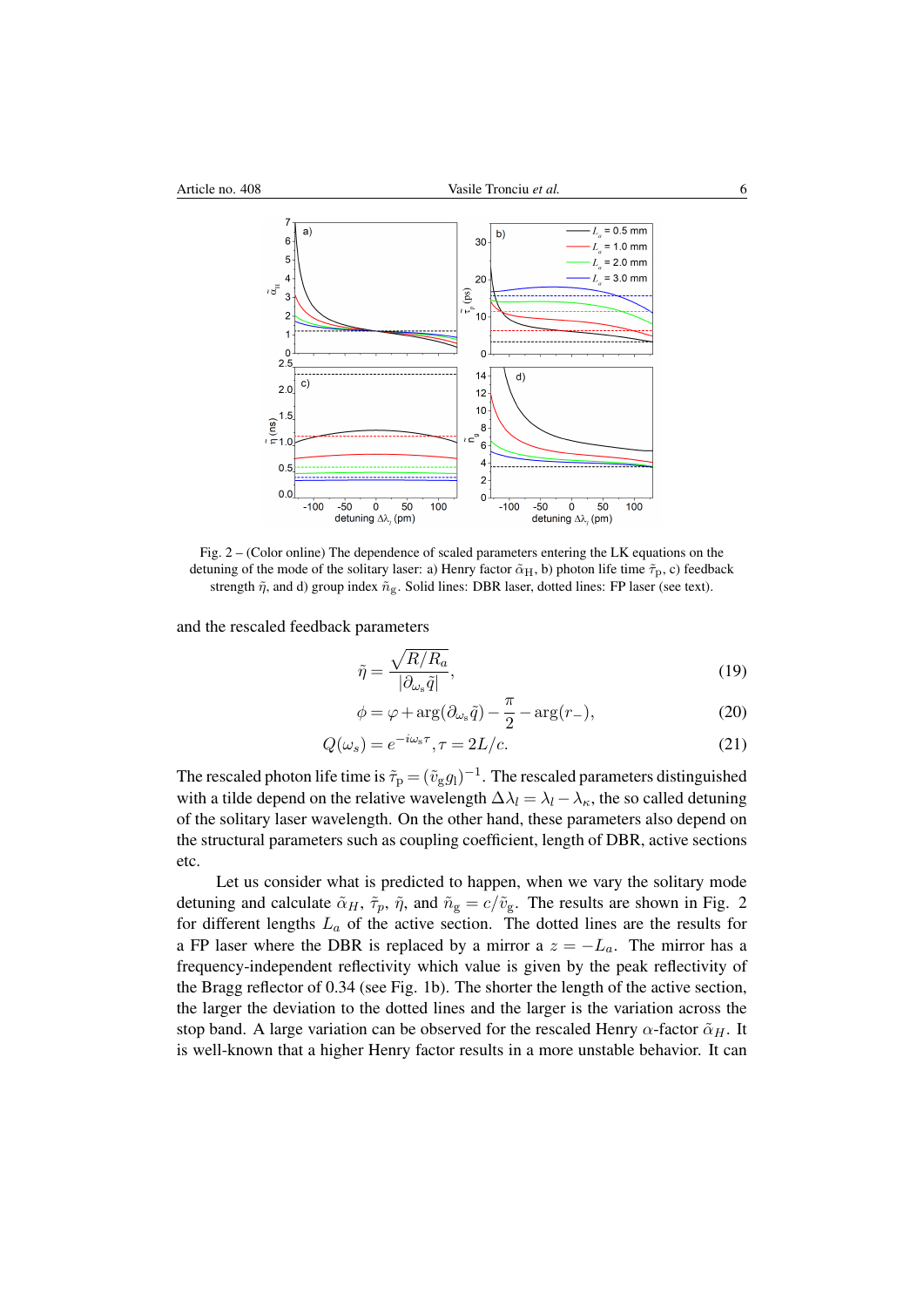be clearly seen, that for positive detuning where  $\tilde{\alpha}_H$  is reduced below the material value, the laser should be more immune to feedback, whereas for negative detuning strong instabilities are to be expected.

#### 3. THE DYNAMICAL EQUATIONS

It is well known that the stationary state is locally stable if the system returns to it upon all sufficiently small deviations. When changing a parameter, this decay can become slower and even turn into the existence of arbitrarily small deviations growing with time, which necessarily leads to a self-sustaining dynamics or causes a transition to another stationary state that is stable. The bifurcation analysis of stationary states requires dynamical equations for the temporal evolution in their neighborhood. Dynamical equations for the slowly varying amplitudes  $E^+(t)$  and  $E^-(t)$ are generally obtained by Fourier transforming the feedback equations [\(2\)](#page-2-1) into time domain, treating the gain adiabatically as a parameter. The adiabatic approximation for the gain is uncritical because the build-up time of the DBR reflectivity of only a few ps is much smaller than the characteristic time for gain changes. Here and in the following we use the same letter for a function in time domain and in frequency domain because it is always clear from context what is meant. Additionally we denote  $E^+(t)$  simply as  $E(t)$ .

Before Fourier transforming, we make the following approximations for the two reflection coefficients. First,  $q = r_l^{-1}$  $\overline{l}$ <sup>-1</sup> is linearized at its zero in the sense of the weak-feedback approximation introduced in the last Section. The Fourier transform of  $i\omega E^{+}(\omega)$  yields the term  $\dot{E}(t)$  in [\(22\)](#page-6-0) below. The other terms come from the substitutions  $\tilde{v}_g(g(t)-g_l)/2 = N(t)/\tilde{\tau}_p$  and  $E^-(t) = \sqrt{R}e^{-i\varphi}E(t-\tau)$  with the dimensiones sionless inversion  $N(t) = \frac{g(t) - g_l}{2g_l}$ , and the photon life time  $\tilde{\tau}_p = (\tilde{v}_g g_l)^{-1}$ . Adding furthermore the standard rate equation for the dimensionless inversion  $N(t)$  with the unsaturated inversion  $N_0 = 0.5(I - I_{\text{th}})/(I_{\text{th}} - I_{\text{tr}})$  ( $I_{\text{th}}$  threshold current,  $I_{\text{tr}}$  transparency current) and the carrier life time  $\tau_N$  and scaling the amplitudes appropriately, the full set of dynamical equation is

<span id="page-6-0"></span>
$$
\dot{E}(t) = \left[i\omega_{\rm l} + (1 + i\tilde{\alpha}_{\rm H})\frac{N(t)}{\tilde{\tau}_{\rm p}}\right]E(t) + \eta e^{-i\phi}E(t - \tau) \tag{22}
$$

$$
\dot{N}(t) = \frac{1}{\tau_N} \left[ N_0 - N(t) - (1 + 2N(t)) |E(t)|^2 \right].
$$
\n(23)

<span id="page-6-1"></span>All notations and transformations are the same as in [\[14\]](#page-11-11), with replacing  $\alpha_{\rm H}, v_q, \tau_p$ , and  $\eta$  by the rescaled versions (18)-(21).

This system represents the well known standard LK equations [\[9\]](#page-11-6) for a semiconductor laser subject to delayed optical feedback. They have been widely studied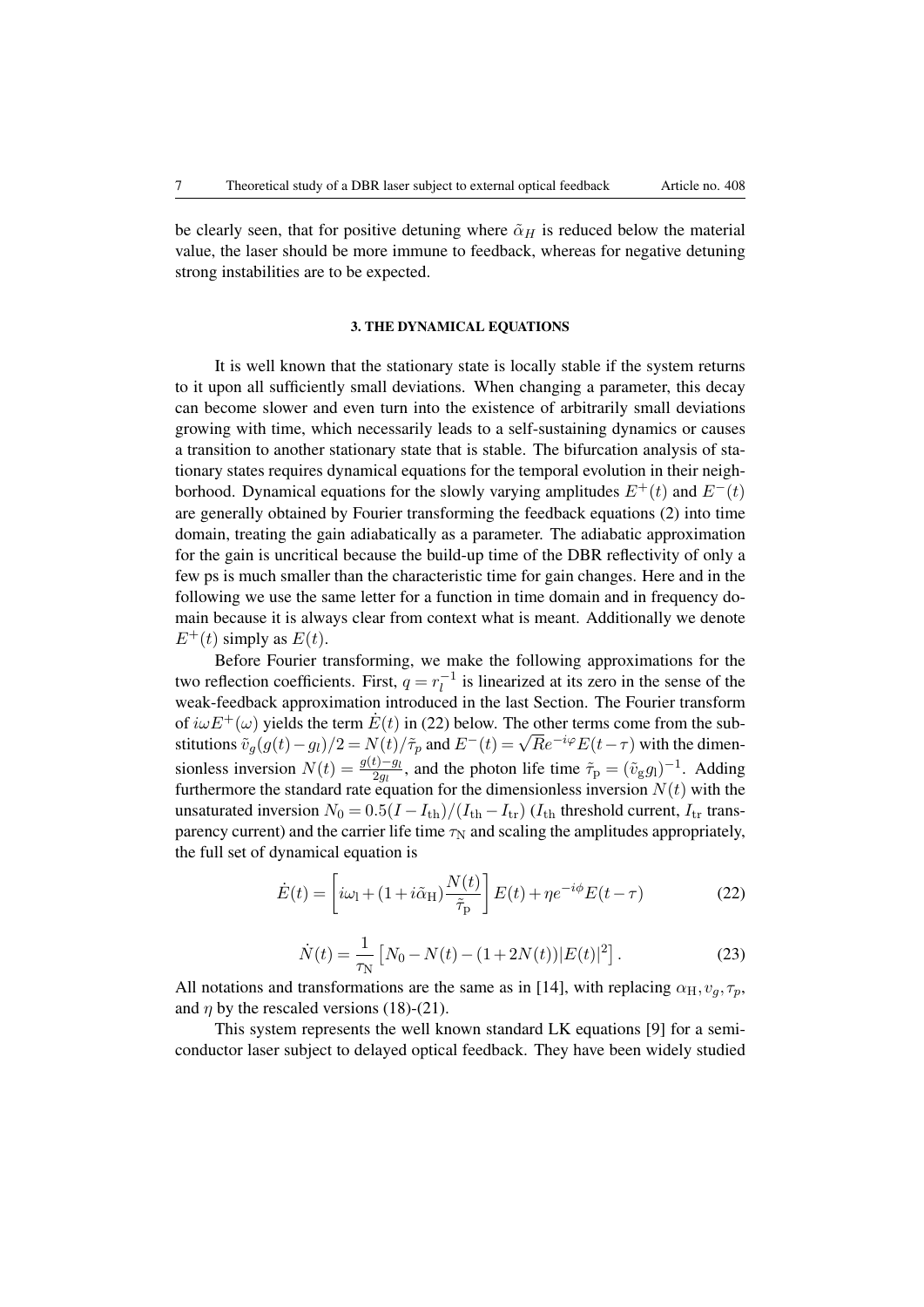

<span id="page-7-0"></span>Fig. 3 – (Color online) Stationary gain *versus* relative stationary wavelength of the LK (black line) and full (red dots) models for different feedback reflectivities. a)  $R = 10^{-6}$ , b)  $R = 10^{-4}$ , c)  $R = 10^{-3}$ . Length of active section  $L_a = 1.0$  mm. Other parameters are as in Table 1.

and one could think there is nothing new because it is easy just to take over these results to the present case. However, the situation is a bit more complicated. We want to study the stability of solitary laser modes in dependence on their spectral position  $\Delta \lambda_l = \lambda_l - \lambda_{\kappa}$  relative to the center of the DBR stop band for fixed other parameters. Therefore, we redo the bifurcation analysis for this parameter path. Since the LK equations are delay-differential equations (DDE), we apply the software DDEbiftool [\[15\]](#page-11-12) to these purposes. It allows to compute branches of stationary solutions and to follow their bifurcations in the parameter space. Furthermore, the periodic solutions can be continued starting from previously computed Hopf bifurcations. The mathematical background, in particular in view of the rotational symmetry of laser DDEs, is described in detail in Refs. [\[4,](#page-11-2) [5\]](#page-11-13).

### 4. VALIDATION OF THE MODEL

In what follows, we consider the stationary lasing states called external cavity modes (ECMs), which are either solutions of [\(3\)](#page-2-2) (full model) or rotating wave solutions of the LK model [\(22\)](#page-6-0)-[\(23\)](#page-6-1). It is well known, that for the weak optical feedback the ECMs are located on ellipses in the plane  $g_s - \Delta \lambda_s$  of mode gain and relative mode wavelength. Here we compare the ECMs computed by employing the LK model with rescaled parameters and the full model. Figure [3](#page-7-0) shows the ellipses for different feedback reflectivities. For an external reflectivity of  $R = 10^{-6}$ , there is an excellent agreement between both models and the ellipses overlap very well. An increase of the external reflectivity to  $R = 10^{-4}$  and further to  $R = 10^{-3}$  results in rising deviations between the models, although the agreement is still reasonable.

Figure [4](#page-8-0) shows the dependence of the stationary gain and the relative stationary wavelength  $\Delta \lambda_s = \lambda_s - \lambda_{\kappa}$  on the detuning  $\Delta \lambda_l$  and the external phase  $\varphi$  for  $R =$ 10−<sup>4</sup> . For both dependencies, the phenomena of bistability and multistability can be clearly seen. The agreement between both models is again very good. Thus, we conclude that for an external reflectivity of  $R < 10^{-3}$  we can successfully apply the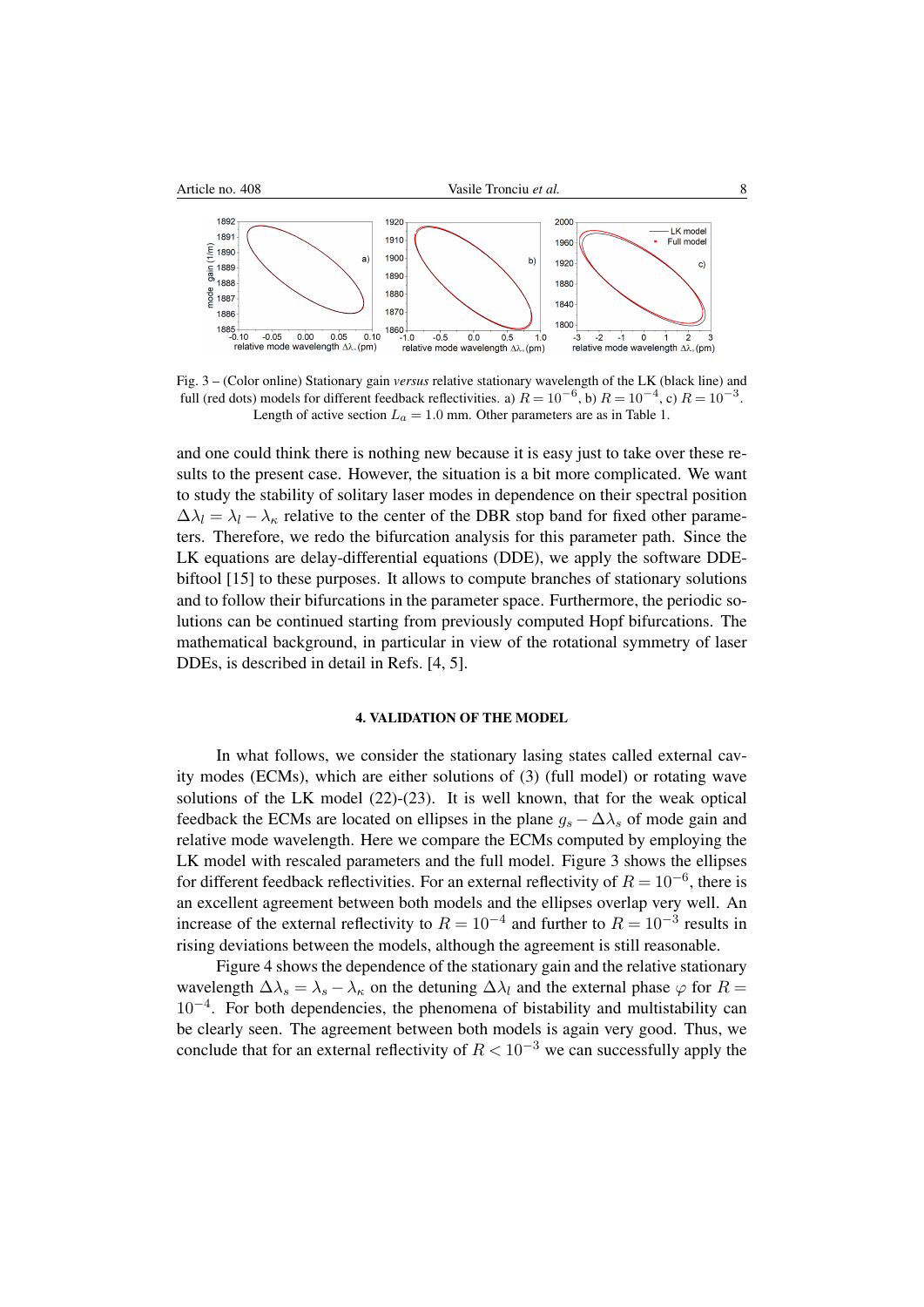

Fig. 4 – (Color online) Relative stationary wavelength a), c) and stationary gain b), d) *versus* the relative wavelength of the solitary laser a), b) and the external phase c), d), respectively, for the LK (black line) and full (red dots) models. The length of active section  $L_a = 1.0$  mm and the external reflectivity  $R = 10^{-4}$ . The other parameters are the same as in Fig. 3.

LK model to our setup shown in Fig. 1.

### <span id="page-8-0"></span>5. STABILITY ANALYSIS OF STATIONARY STATES

Here we use *DDE-biftool* [\[15\]](#page-11-12) to analyze the stability of the ECMs based on a continuation method. Figure [5](#page-9-0) shows the ellipses for  $R = 10^{-4}$  for different lengths  $L_a$  of the active section, resulting in different values of  $q_l$  and hence different sizes of the ellipses. The gray lines show a saddle-node (SN) bifurcation for any values of the external reflectivity  $R$ . The intersection points between this line and the ellipses shown by gray bullets represent SN bifurcations for  $R = 10^{-4}$ , separating ECMs called 'anti-modes' (red lines).

*DDE-biftool* allows to find Hopf bifurations marked by a black square in Fig. [5](#page-9-0) separating stable (green line) and unstable (blue line) ECMs. It can be clearly seen that the instability region (blue line) decreases with increasing  $L_a$  and disappears for  $L_a = 3$  mm.

Figure [6](#page-9-1) shows Hopf lines separating stable regions from unstable ones in the plane of two device parameters, namely the external reflectivity  $R$  and the external phase  $\varphi$ , for the same lengths as in [5.](#page-9-0) Note, that the other Hopf lines obtained by a repetition with a period of  $2\pi$  are not shown. This figure confirms the results of previous findings [\[16\]](#page-11-14) and also those of Ref. [\[17\]](#page-11-15) where a semi-analytical model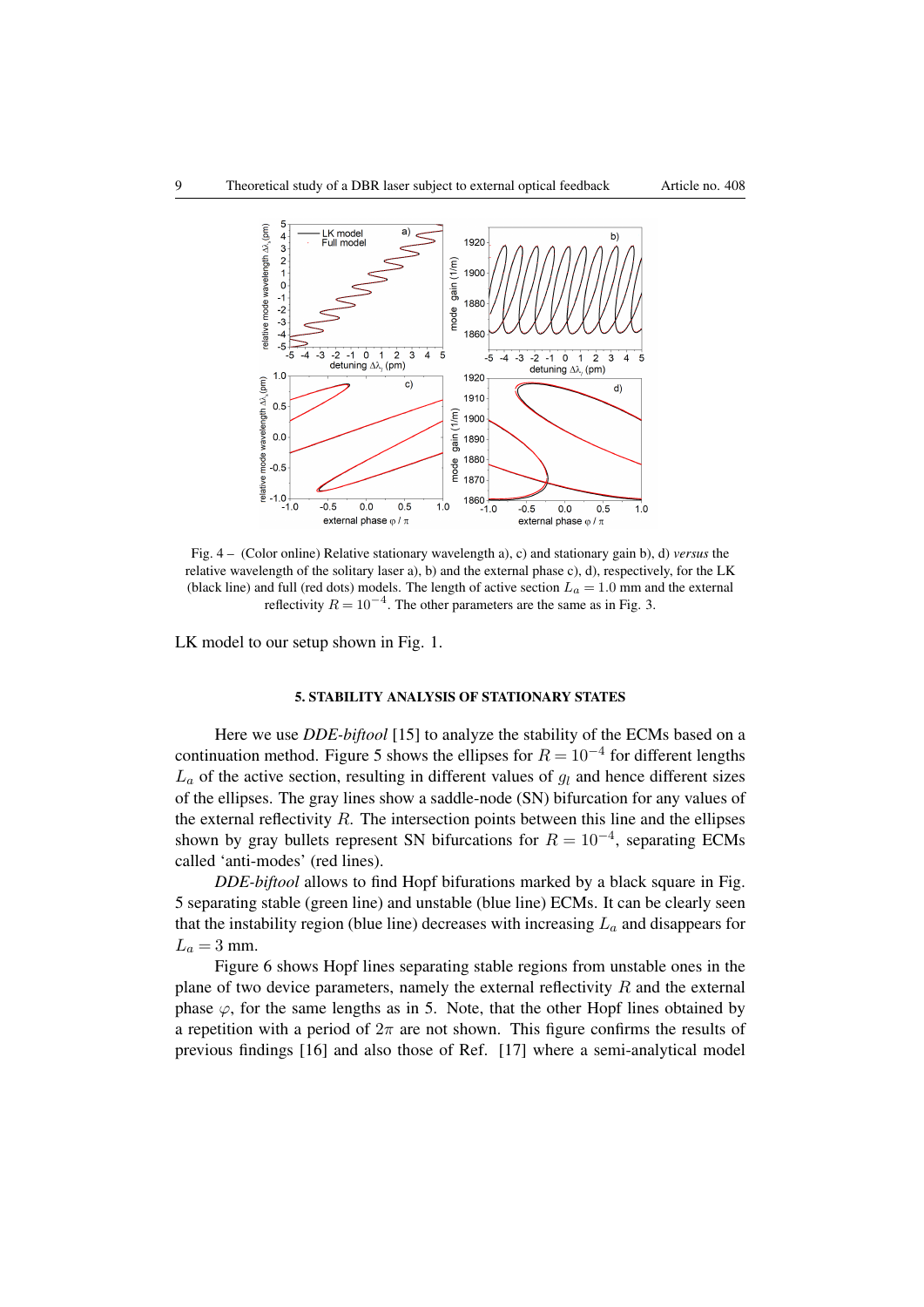

<span id="page-9-0"></span>Fig. 5 – (Color online) Stationary gain *versus* relative stationary wavelength for external reflectivity of  $R = 10^{-4}$ , detuning  $\Delta \lambda_l = 0$  and different values of the length of the active section. a)  $I_{tr} = 0.006523$  A,  $I_{th} = 0.019$  A,  $I = 0.04379$  A, b)  $I_{tr} = 0.013$  A,  $I_{th} = 0.0262$  A,  $I = 0.0524$  A, c)  $I_{tr} = 0.03914$  A,  $I_{th} = 0.05511$  A,  $I = 0.0868$  A. Solid green line–stable stationary states. Blue line–unstable stationary states. Square–Hopf bifurcation. Gray bullet–saddle node bifurcation (SN) for  $R = 10^{-4}$ . Gray line–saddle node bifurcation for any reflectivity.



<span id="page-9-1"></span>Fig. 6 – Hopf bifurcation in the plane of two parameters (external reflectivity R - external phase  $\varphi$ ) for different lengths of the active section. The other parameters are the same as in Fig. [5.](#page-9-0)

was used. The minimum external reflectivity leading to a Hopf bifurcation for some external phase rises with increasing  $L_a$ . A laser with a long active section is more prone to feedback than that with a short one.

Figure [7](#page-10-0) shows the dependence of the relative stationary mode wavelength  $\Delta\lambda_s$ on the detuning  $\Delta \lambda_l$  of the solitary mode wavelength for  $L_a = 1$  mm. The right column in Fig. [7](#page-10-0) contains magnified views of areas A, B, and C, respectively. For positive detuning (area A) there are only SM bifurcations but no Hopf bifurcation and hence only antimodes but no unstable ECMs exist. However, one can observe a bistable behavior. The analysis of area B (zero detuning) shows that the stable region (green line) is terminated by a Hopf bifurcation, and a region with instabilities appears. Moreover, for negative detuning (area C) the region of instabilities becomes wider, and multistability appears. Thus, we conclude that the detuning of the solitary mode wavelength influences drastically the stability of the stationary states. The root cause is the dependence of the scaled parameters entering the LK equations, in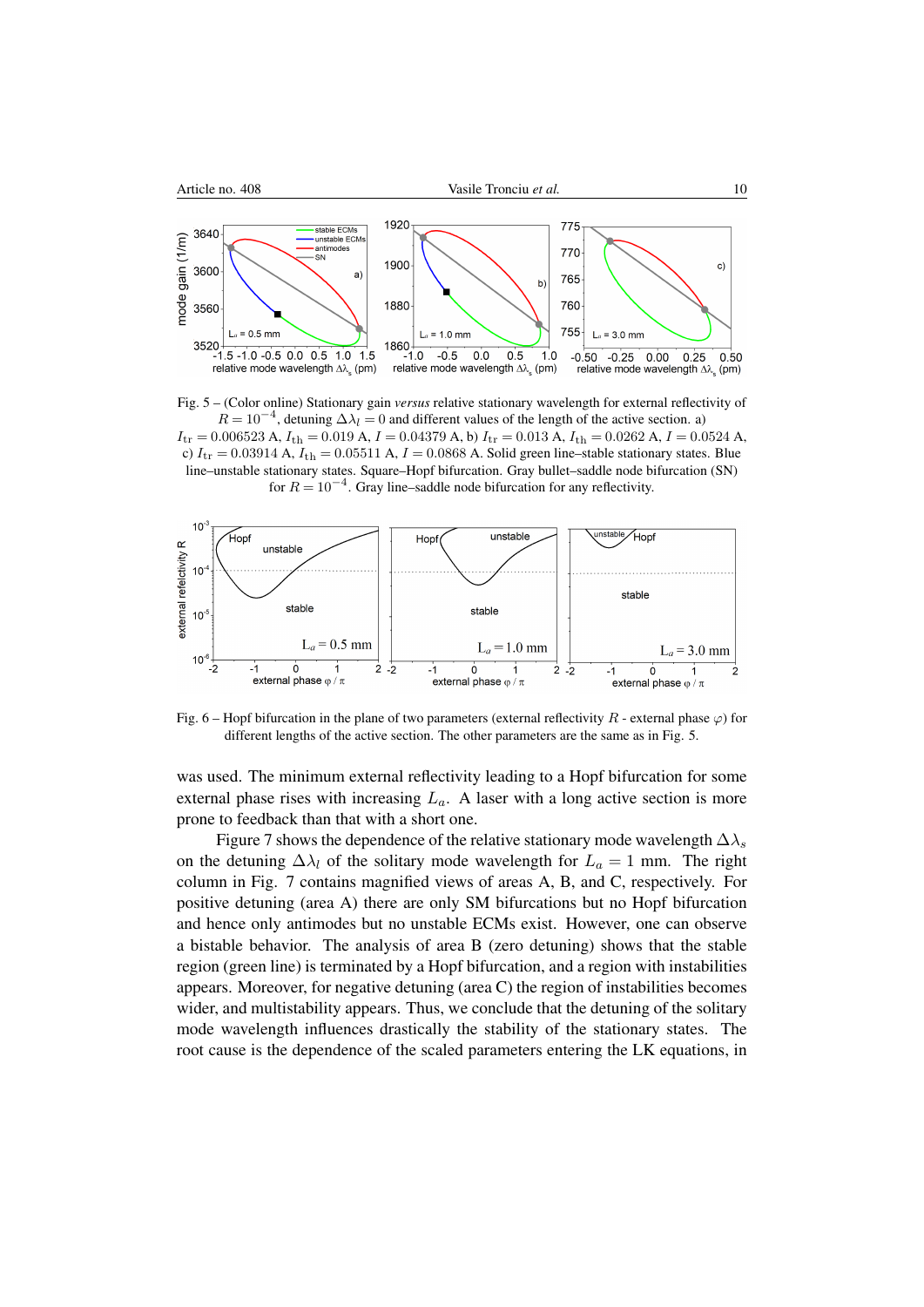

Fig. 7 – (Color online) Relative stationary wavelength  $\Delta\lambda_s$  *versus* solitary detuning  $\Delta\lambda_l$  for  $L_a = 1$ mm,  $R = 10^{-4}$ , and  $\varphi = 0$ . Right column: The areas A, B, and C zoomed. The symbols and line colors are the same as in Fig. [5.](#page-9-0)

particular the Henry factor, on  $\Delta \lambda_l$  as shown in Fig. [2.](#page-5-0)

#### <span id="page-10-0"></span>6. CONCLUSION

We have carried out theoretical investigations of the behavior of a distributed Bragg laser (DBR) laser subject to external feedback. The case of a long feedback branch is considered. A full model and an adapted Lang-Kobayashi model have been used to compute the stationary states. A good agreement for external reflectivities smaller than  $10^{-3}$  has been obtained. The adapted Henry factor, photon life time, feedback strength, and modal group index entering the LK model strongly depend on the detuning between the lasing wavelength and the Bragg wavelength.

We have performed a bifurcation analysis considering the stability of the stationary states, *i.e.* the external cavity modes. The stability is lost by Hopf bifurcations. We have found that DBR lasers with short active sections are characterized by wider unstable regions compared to those of long ones. We ascribe the existence of a wide region of instability for negative detuning to the high values of the adapted Henry factor characteristic for this region. A positive detuning implies a reduction of the unstable region (low alpha factor), even a disappearance for higher positive detuning.

We believe that our work provides a good basis for future studies and, in particular, provides some hints for more detailed experimental investigations of DBR